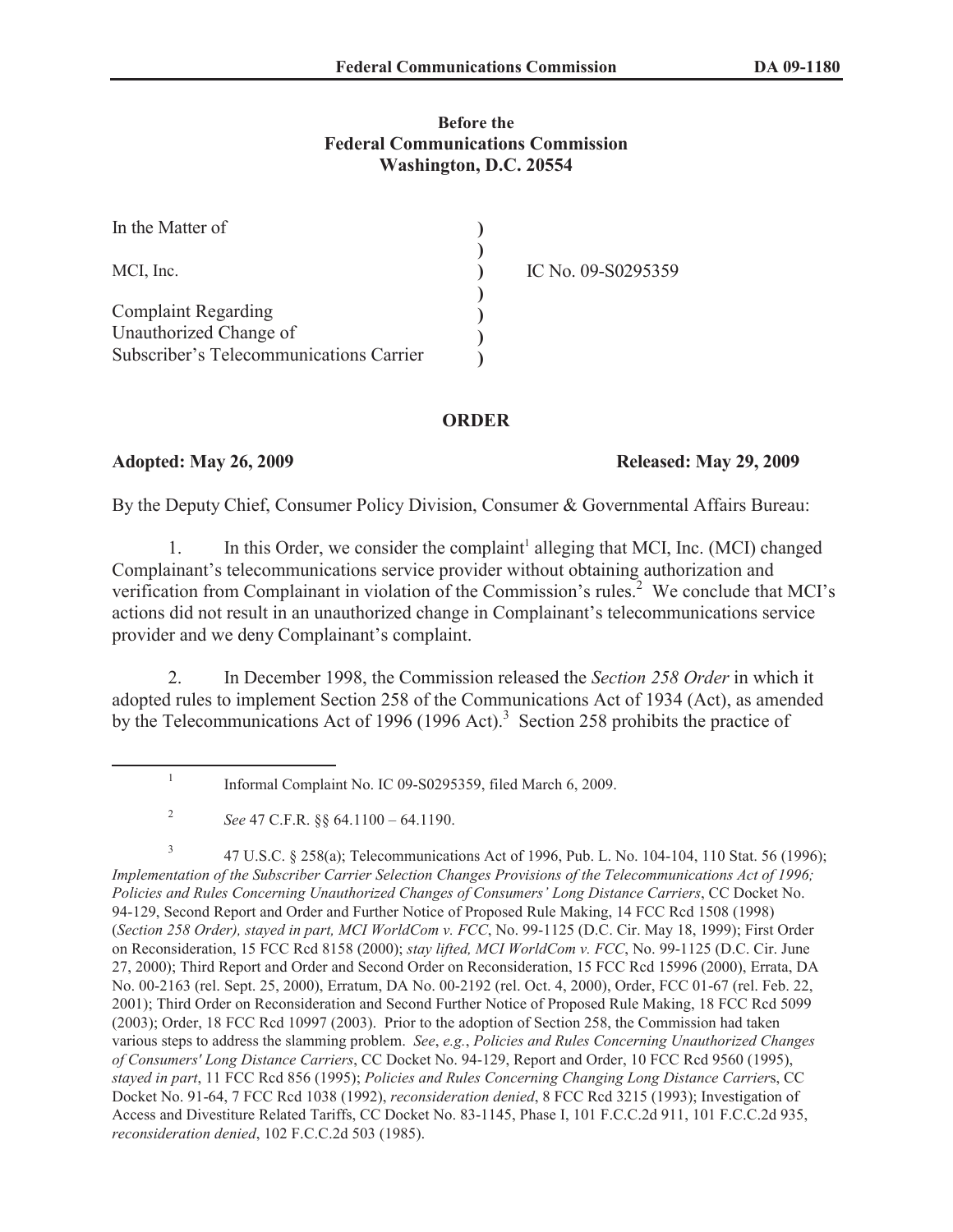"slamming," the submission or execution of an unauthorized change in a subscriber's selection of a provider of telephone exchange service or telephone toll service.<sup>4</sup> In the *Section 258 Order*, the Commission adopted aggressive new rules designed to take the profit out of slamming, broadened the scope of the slamming rules to encompass all carriers, and modified its existing requirements for the authorization and verification of preferred carrier changes. The rules require, among other things, that a carrier receive individual subscriber consent before a carrier change may occur.<sup>5</sup> Pursuant to Section 258, carriers are absolutely barred from changing a customer's preferred local or long distance carrier without first complying with one of the Commission's verification procedures.<sup>6</sup> Specifically, a carrier must: (1) obtain the subscriber's written or electronically signed authorization in a format that meets the requirements of Section 64.1130; (2) obtain confirmation from the subscriber via a toll-free number provided exclusively for the purpose of confirming orders electronically; or (3) utilize an independent third party to verify the subscriber's order.<sup>7</sup>

3. The Commission also has adopted liability rules. These rules require the carrier to absolve the subscriber where the subscriber has not paid his or her bill. In that context, if the subscriber has not already paid charges to the unauthorized carrier, the subscriber is absolved of liability for charges imposed by the unauthorized carrier for service provided during the first 30 days after the unauthorized change. $8$  Where the subscriber has paid charges to the unauthorized carrier, the Commission's rules require that the unauthorized carrier pay 150% of those charges to the authorized carrier, and the authorized carrier shall refund or credit to the subscriber 50% of all charges paid by the subscriber to the unauthorized carrier.<sup>9</sup> Carriers should note that our actions in this order do not preclude the Commission from taking additional action, if warranted, pursuant to Section 503 of the Act.<sup>10</sup>

4. We received Complainant's complaint on March 6, 2009, alleging that Complainant's telecommunications service provider had been changed to MCI without Complainant's authorization. Pursuant to Sections 1.719 and 64.1150 of our rules,<sup>11</sup> we notified

4 47 U.S.C. § 258(a).

5 *See* 47 C.F.R. § 64.1120.

7 *See* 47 C.F.R. § 64.1120(c). Section 64.1130 details the requirements for letter of agency form and content for written or electronically signed authorizations. 47 C.F.R. § 64.1130.

8 *See* 47 C.F.R. §§ 64.1140, 64.1160. Any charges imposed by the unauthorized carrier on the subscriber for service provided after this 30-day period shall be paid by the subscriber to the authorized carrier at the rates the subscriber was paying to the authorized carrier at the time of the unauthorized change. *Id.*

9 *See* 47 C.F.R. §§ 64.1140, 64.1170.

<sup>10</sup> *See* 47 U.S.C. § 503.

<sup>11</sup> 47 C.F.R. § 1.719 (Commission procedure for informal complaints filed pursuant to Section 258 of the Act); 47 C.F.R. § 64.1150 (procedures for resolution of unauthorized changes in preferred carrier).

<sup>6</sup> 47 U.S.C. § 258(a).